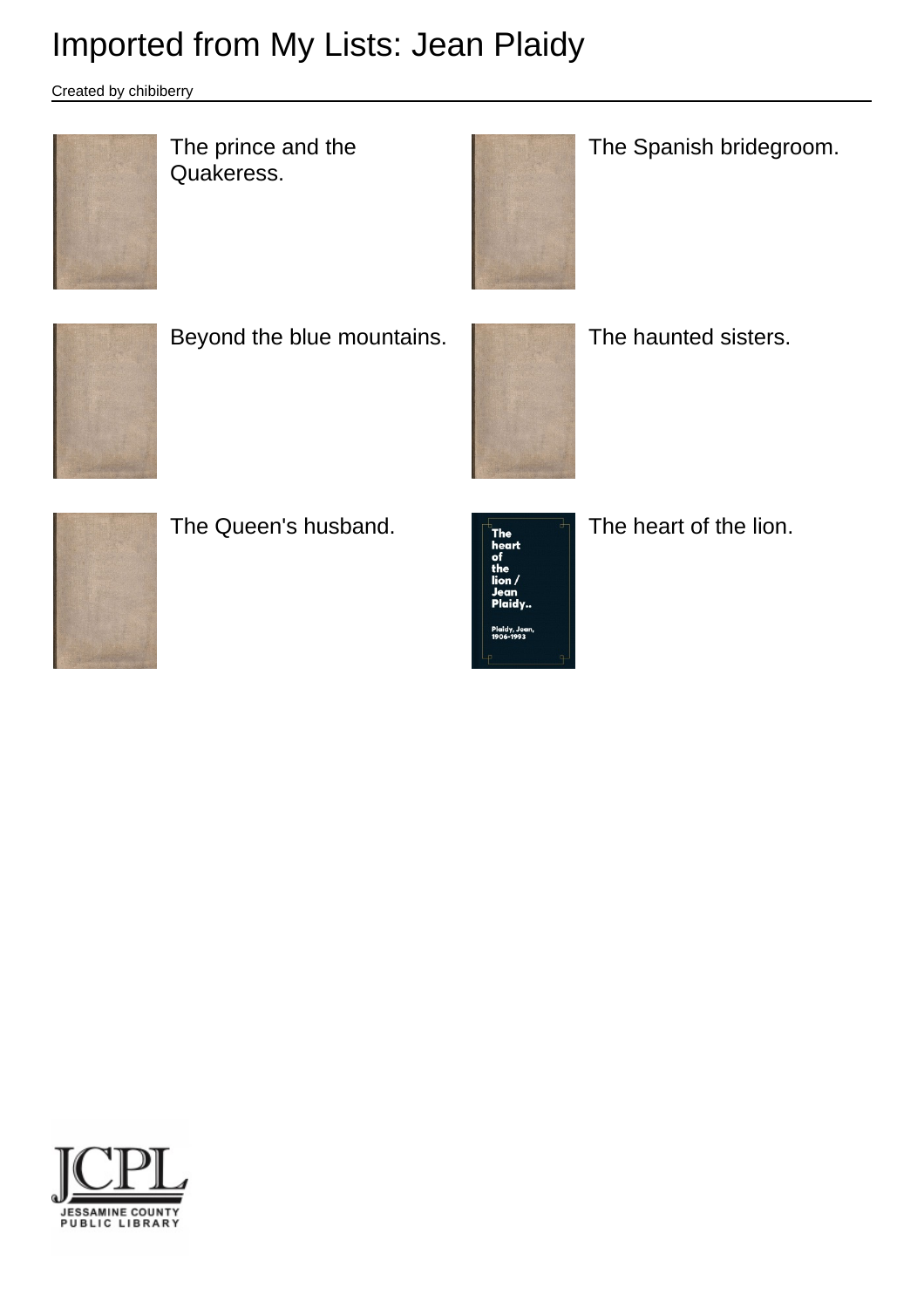Created by chibiberry



The Italian woman Jean Plaidy.



Louis the well-beloved Jean Plaidy.



Queen in waiting Jean Plaidy.



It began in Vauxhall Gardens Jean Plaidy.



Here lies our sovereign lord. By Jean Plaidy.



Evergreen gallant. By Jean Plaidy.

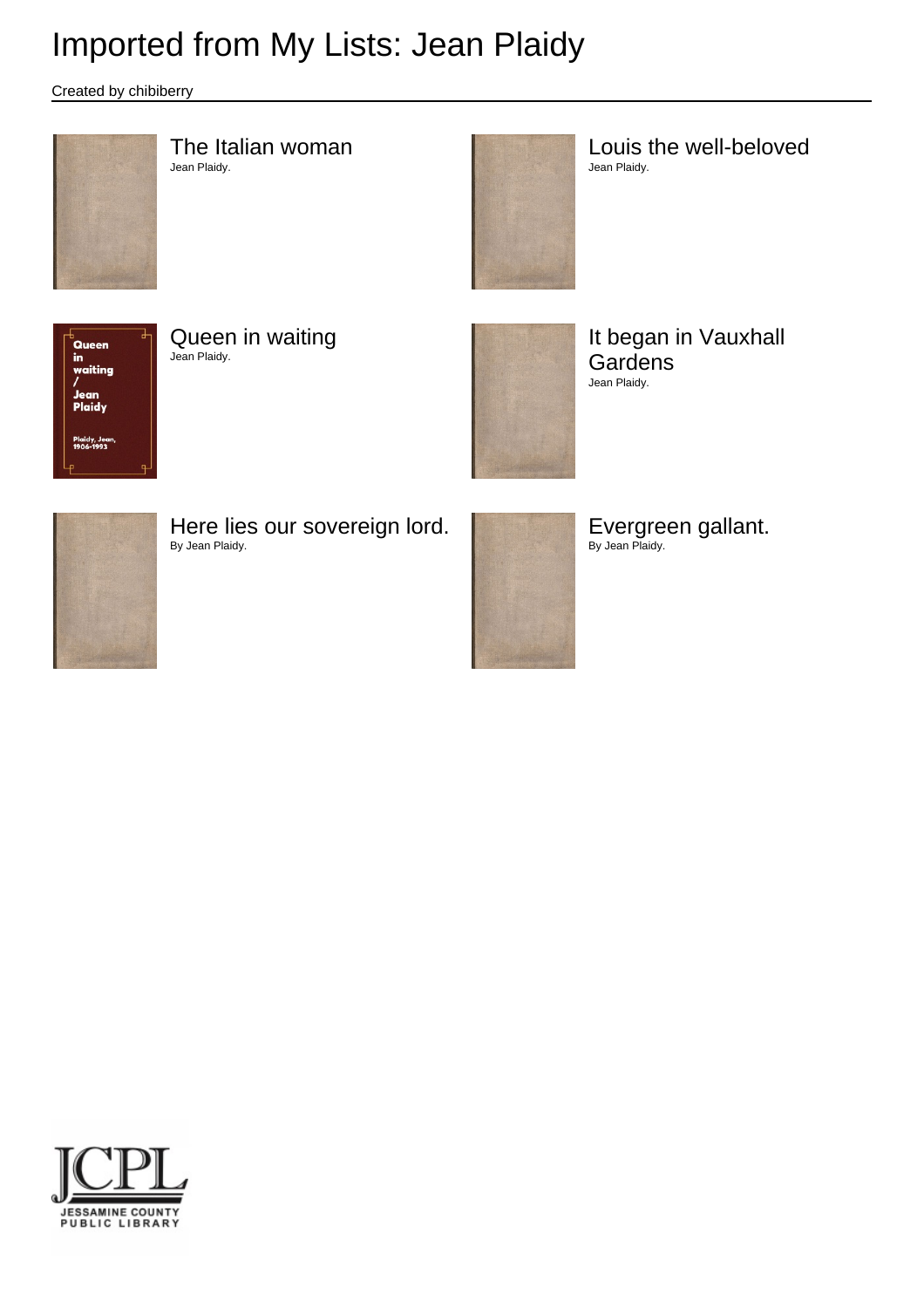Created by chibiberry



The murder in the tower [by] Jean Plaidy.



The passionate enemies by Jean Plaidy.



Victoria victorious Jean Plaidy.



Goddess of the green room Jean Plaidy.



The pleasures of love Jean Plaidy.



The scarlet cloak Jean Plaidy.

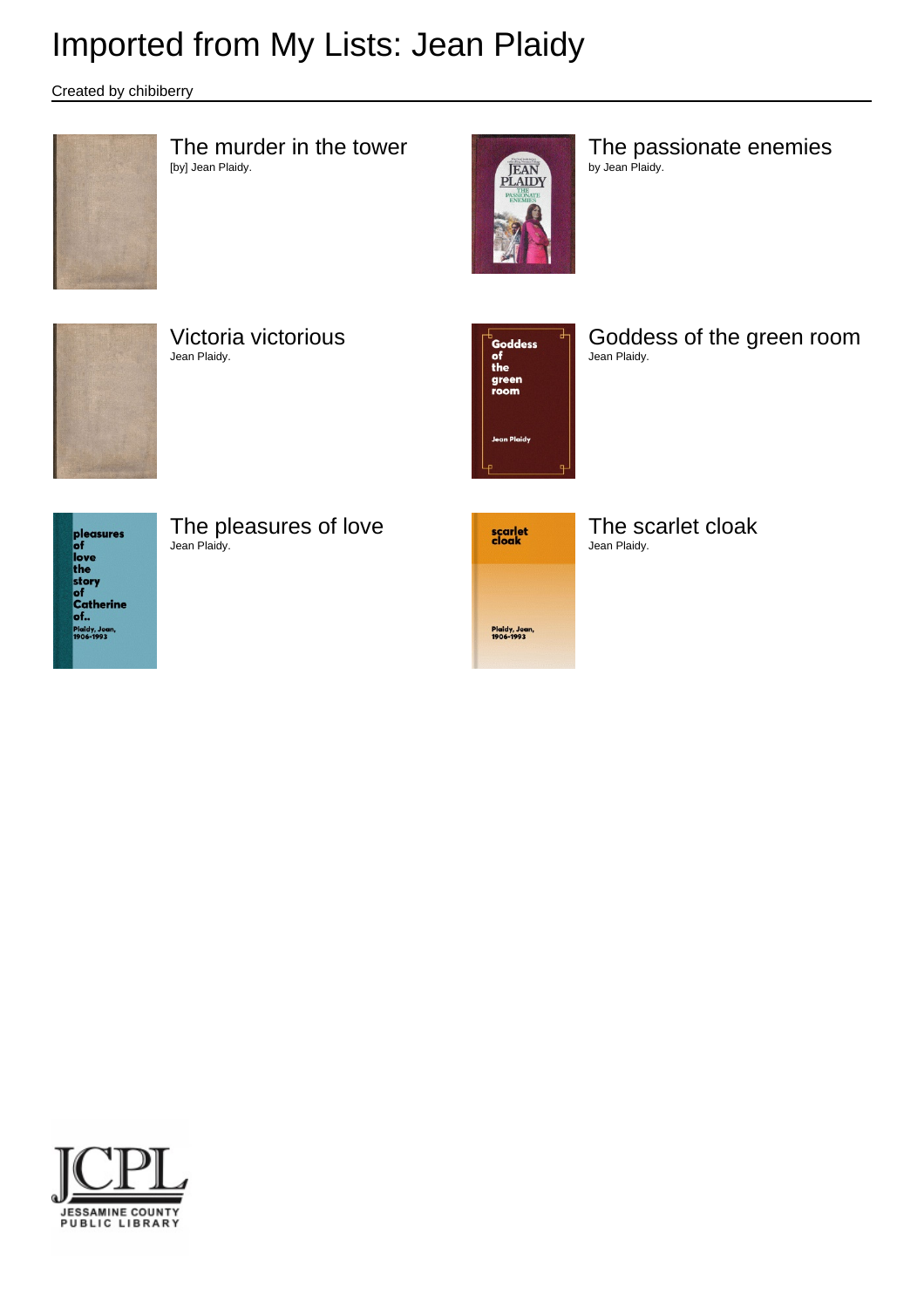Created by chibiberry



The king's secret matter Jean Plaidy.



The captive Queen of Scots Jean Plaidy.



Loyal in love Jean Plaidy.



The queen's devotion Jean Plaidy.



The merry monarch's wife Jean Plaidy.



The king's confidante Jean Plaidy.